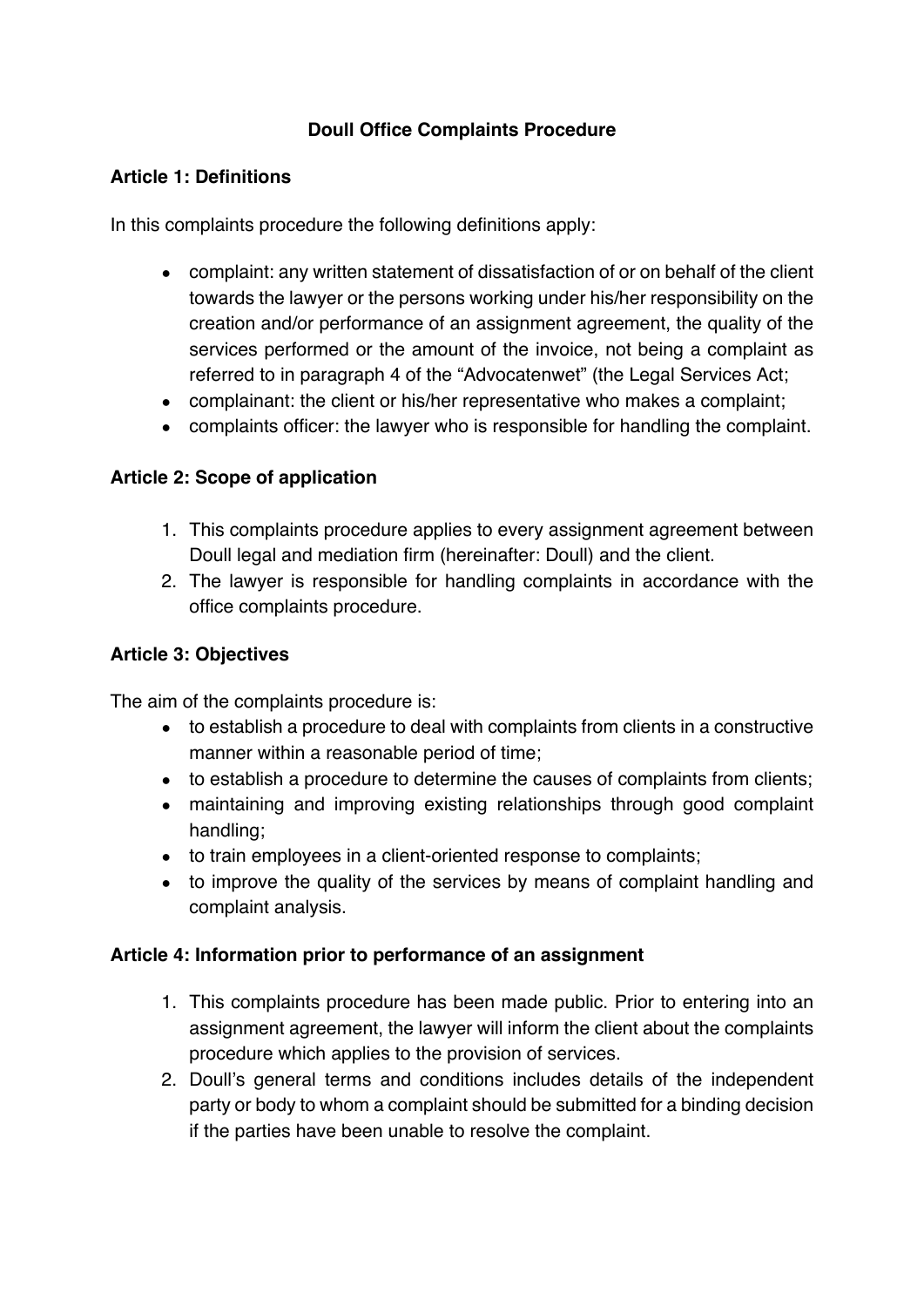3. Complaints as referred to in Article 1 of this office complaints procedure that have not been resolved after being dealt with in accordance with the office complaints procedure are submitted to the Amsterdam District Court.

# **Article 5: Admissibility**

A complaint will not be considered if it is not submitted within a period of three months after the moment the client became aware of or could reasonably have known of the act or omission that has given rise to the complaint.

### **Article 6: Internal complaint procedure**

- 1. If a client comes to the office with a complaint, it is passed on to mr. J. Dijkman, lawyer in Amsterdam, who acts as complaints officer.
- 2. The complaints officer notifies the person who is the subject of the complaint about the filing of the complaint and gives the complainant and the person against whom the complaint has been made an opportunity to explain the complaint.
- 3. The person about whom the complaint has been made will try to find a solution together with the client, with or without the intervention of the complaints officer.
- 4. The complaints officer handles the complaint within 4 weeks of receipt of the complaint or informs the complainant of any extension to this period, stating the reasons, and giving the period within which a decision about the complaint will be taken.
- 5. The complaints officer informs the complainant and the person about whom the complaint is made in writing of the opinion reached on the validity of the complaint, This opinion may or may not be have recommendations attached.
- 6. If the complaint has been dealt with satisfactorily, the complainant, together with the complaints officer and the person about whom the complaint has been made will together sign the decision taken about the complaint.

### **Article 7: Confidentiality and free handling of complaints**

- 1. The complaints officer and the person against whom the complaint is made will observe confidentiality in the handling of complaints.
- 2. The complainant will not have to pay any costs for the handling of the complaint.